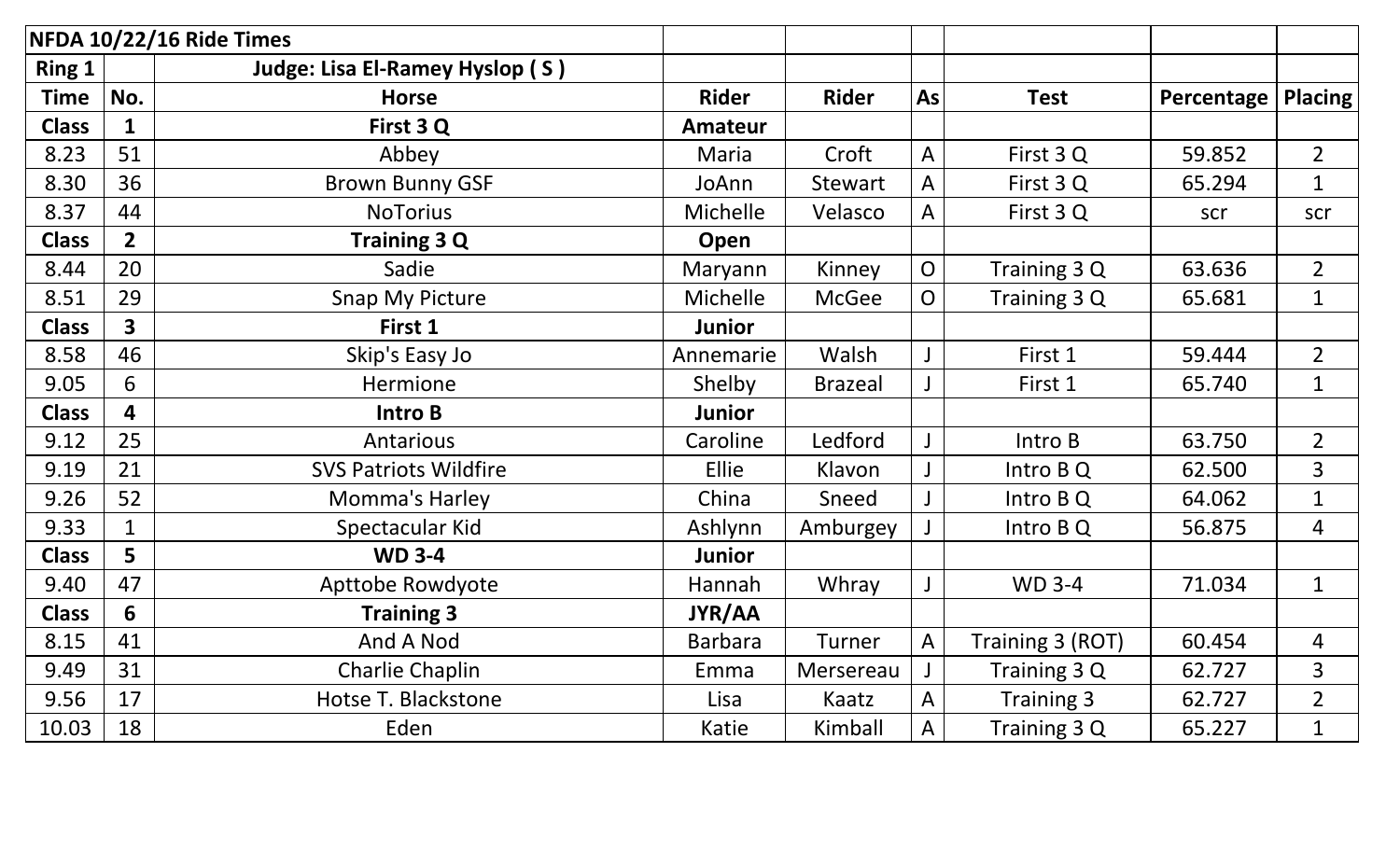| <b>Class</b> | $\overline{\mathbf{z}}$ | Intro B                         | AA/Open        |                 |                |                      |        |                |
|--------------|-------------------------|---------------------------------|----------------|-----------------|----------------|----------------------|--------|----------------|
| 10.10        | 26                      | Any Given Day                   | Heather        | Ledford         | $\mathsf{A}$   | Intro B              | 58.125 | $\overline{7}$ |
| 10.17        | 39                      | Leon                            | Mary           | Teter           | A              | Intro B              | 65.937 | 4              |
| 10.24        | 38                      | Murphy's Law                    | Lindsey        | Strubhar        | A              | Intro B Q            | 65.312 | 5              |
| 10.45        | 5                       | Lucy                            | <b>Kelly</b>   | <b>Brazeal</b>  | $\overline{O}$ | Intro B              | 69.062 | $\overline{2}$ |
| 10.52        | 43                      | Horseshoe Bend's Marilyn Monroe | Michelle       | Velasco         | A              | Intro B Q            | 60.937 | 6              |
| 10.59        | 11                      | <b>Sheza Diversify</b>          | Hope           | Greig           | $\mathsf{A}$   | Intro B Q            | 67.187 | $\overline{3}$ |
| 11.06        | 37                      | <b>Snickerdoodles</b>           | Sandy          | Stokey          | $\mathsf{A}$   | Intro B Q            | scr    | scr            |
| 11.13        | 35                      | <b>Bailey's Irish Cream</b>     | Tammy          | Slater          | A              | Intro B Q            | 70.312 | $\mathbf{1}$   |
| <b>Class</b> | 8                       | First 3 Q                       | Junior         |                 |                |                      |        |                |
| 11.20        | 6                       | Hermione                        | Shelby         | <b>Brazeal</b>  |                | First 3 Q            | 67.205 | $\mathbf{1}$   |
| 11.27        | 48                      | Change of Heart                 | Olivia         | Glenn           |                | First 3 Q            | 59.705 | $\overline{2}$ |
| <b>Class</b> | 9                       | <b>WD 2-4</b>                   | <b>Amateur</b> |                 |                |                      |        |                |
| 11.34        | $\overline{2}$          | Party at the Ritz               | Barbara        | Aponte          | $\mathsf{A}$   | <b>WD 2-4</b>        | 64.479 | $\mathbf{1}$   |
| <b>Class</b> | 10                      | Third 3                         | Open           |                 |                |                      |        |                |
| 11.41        | 33                      | <b>Battle Plan</b>              | Kirstin        | Prince          | $\mathsf{O}$   | Third 3              | 60.769 | $\mathbf{1}$   |
| <b>Class</b> | 11                      | <b>Training 2</b>               | Open           |                 |                |                      |        |                |
| 11.48        | 28                      | Allegro                         | Alayia         | Maxwell         | $\mathsf{O}$   | Training 2           | 63.652 | $\overline{2}$ |
| 11.55        | 29                      | <b>Snap My Picture</b>          | Michelle       | McGee           | $\overline{O}$ | Training 2           | 65.961 | $\mathbf{1}$   |
| <b>Class</b> | 12                      | <b>WD 1-4 Q</b>                 | Junior         |                 |                |                      |        |                |
| 12.02        | 53                      | <b>KK Magic Pudden</b>          | Hannah         | <b>Williams</b> |                | <b>WD 1-4 Q</b>      | 58.888 | $\mathbf{1}$   |
| <b>Class</b> | 13                      | WD PdD Level 1 Q*               | Junior         |                 |                |                      |        |                |
| 1.45         | 13                      | <b>Magic Fire Maker</b>         | Abigail        | Hill            |                | WD PdD Level $1 Q^*$ | 58.262 | $\mathbf 1$    |
|              | 49                      | <b>Briga San</b>                | Emily          | McClamma        |                |                      |        |                |
| <b>Class</b> | 14                      | <b>MF Intro Q</b>               | Junior         |                 |                |                      |        |                |
| 1.55         | 21                      | <b>SVS Patriots Wildfire</b>    | Ellie          | Klavon          |                | MF Intro Q           | 60.000 | $\mathbf{1}$   |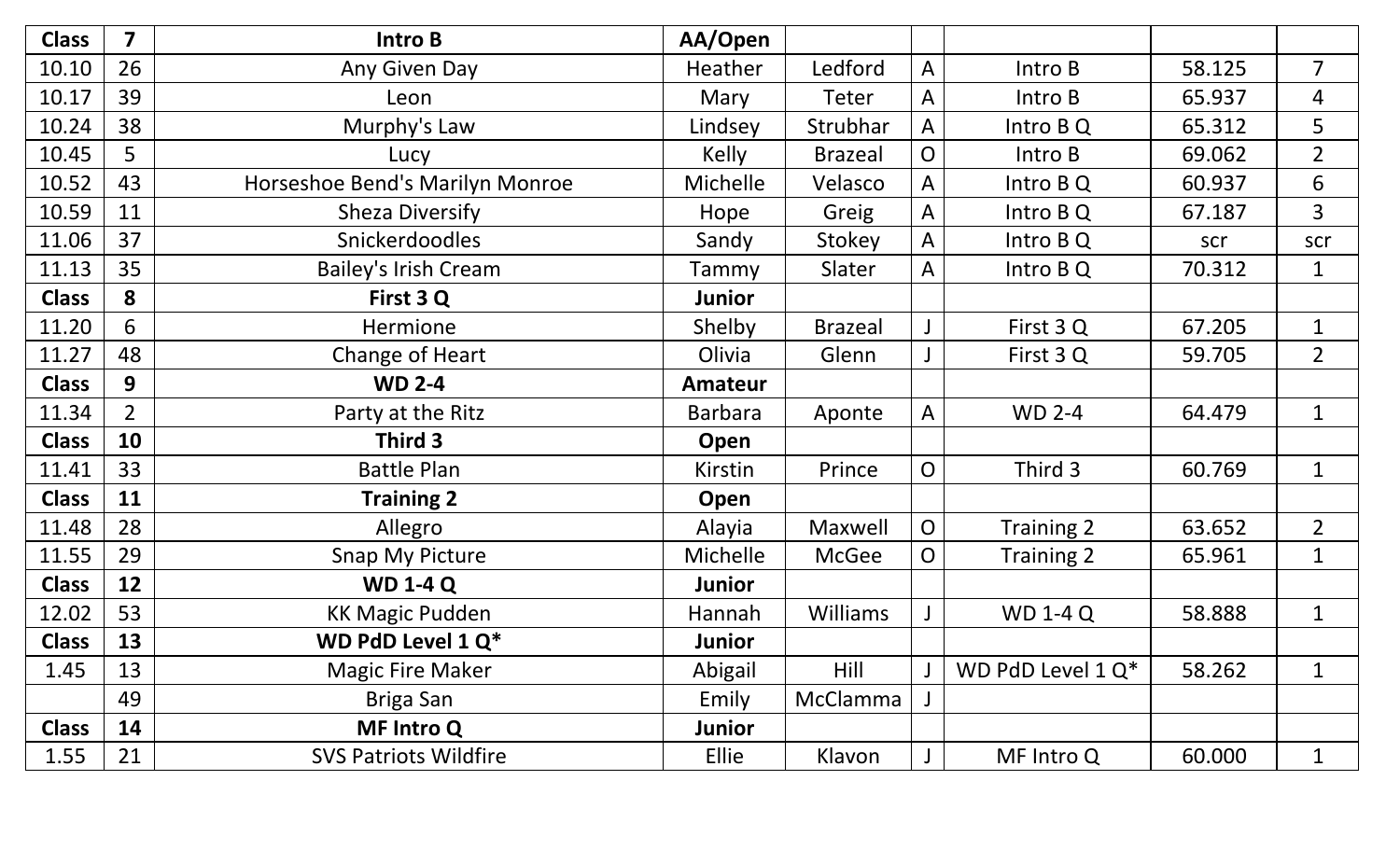| <b>Class</b> | 15         | <b>MFS First</b>               | Junior         |                 |                |                      |        |                |
|--------------|------------|--------------------------------|----------------|-----------------|----------------|----------------------|--------|----------------|
| 2.05         | 6          | Hermione                       | Shelby         | <b>Brazeal</b>  |                | <b>MFS First</b>     | 64.333 | $\mathbf{1}$   |
| <b>Class</b> | 16         | <b>WD MF Level 1</b>           | Junior         |                 |                |                      |        |                |
| 2.15         | 16         | Rooster Clarksburn             | Jayci          | Ihlenfeldt      |                | WD MF Level 1        | 62.550 | $\mathbf{1}$   |
| 2.35         | 49         | Briga San                      | Emily          | McClamma        |                | WD MF Level 1        | 61.300 | $\overline{2}$ |
| <b>Class</b> | 17         | <b>WD MF Level 3</b>           | Junior         |                 |                |                      |        |                |
| 2.25         | 47         | Apttobe Rowdyote               | Hannah         | Whray           |                | WD MF Level 3        | 64.440 | $\mathbf{1}$   |
| <b>Class</b> | 18         | <b>WD MF Basic Q</b>           | Junior         |                 |                |                      |        |                |
| 2.45         | 13         | <b>Magic Fire Maker</b>        | Abigail        | Hill            |                | <b>WD MF Basic Q</b> | 60.352 | $\mathbf{1}$   |
| <b>Class</b> | 19         | <b>WD Intro 3</b>              | <b>Amateur</b> |                 |                |                      |        |                |
| 3.00         | 34         | <b>BJ</b>                      | Christie       | <b>Saunders</b> | A              | WD Intro 3           | 66.041 | $\mathbf{1}$   |
| 3.09         | 10         | Miss Little Jill               | Kerri          | <b>Elfvin</b>   | A              | WD Intro 3           | 64.375 | $\overline{2}$ |
| 3.18         | 14         | Sassy N Hollywood              | Kathleen       | Hollister       | A              | WD Intro 3           | 64.166 | 3              |
| 3.36         | 50         | <b>Cochise Fire Water Flit</b> | Andrea         | Hollinger       | A              | WD Intro 3           | scr    | scr            |
| <b>Class</b> | <b>19A</b> | WD Intro 4 Q                   |                |                 |                |                      |        |                |
| 3.27         | 24         | <b>Bright Sunlight</b>         | Lauret         | Lawrence        | A              | WD Intro 4 Q         | 63.276 | $\mathbf{1}$   |
| <b>Class</b> | 20         | <b>WD Basic 4</b>              | AA/Jr/O        |                 |                |                      |        |                |
| 3.59         | 19         | <b>Princess Peaches</b>        | Maryann        | Kinney          | $\overline{O}$ | WD Basic 4 Q         | 66.176 | $\overline{2}$ |
| 4.08         | 9          | <b>ACE</b>                     | Denise         | Cox             | A              | <b>WD Basic 4</b>    | 61.765 | 4              |
| 4.17         | 8          | <b>Born Debonair</b>           | Jackie         | <b>Brotski</b>  | $\mathsf{A}$   | WD Basic 4 Q         | 62.500 | 3              |
| 4.26         | 40         | <b>Bar C Corona Burt</b>       | Ellie          | Thompson        |                | <b>WD Basic 4 Q</b>  | 66.911 | $\mathbf{1}$   |
| <b>Class</b> | 21         | Intro C                        | Jr/AA          |                 |                |                      |        |                |
| 4.35         | 3          | Lil' Houdini                   | Rachel         | Belshaw         |                | Intro C              | 60.750 | $\overline{2}$ |
| 4.49         | 15         | Arctic                         | Rita           | Howe            | $\mathsf{A}$   | Intro C              | 71.250 | $\mathbf{1}$   |
| <b>Class</b> | 22         | Intro C                        | Open           |                 |                |                      |        |                |
| 4.42         | 5          | Lucy                           | Kelly          | <b>Brazeal</b>  | $\overline{O}$ | Intro C              | 66.250 | $\overline{2}$ |
| 4.56         | 28         | Allegro                        | Alayia         | Maxwell         | $\overline{O}$ | Intro C              | 69.000 | $\mathbf{1}$   |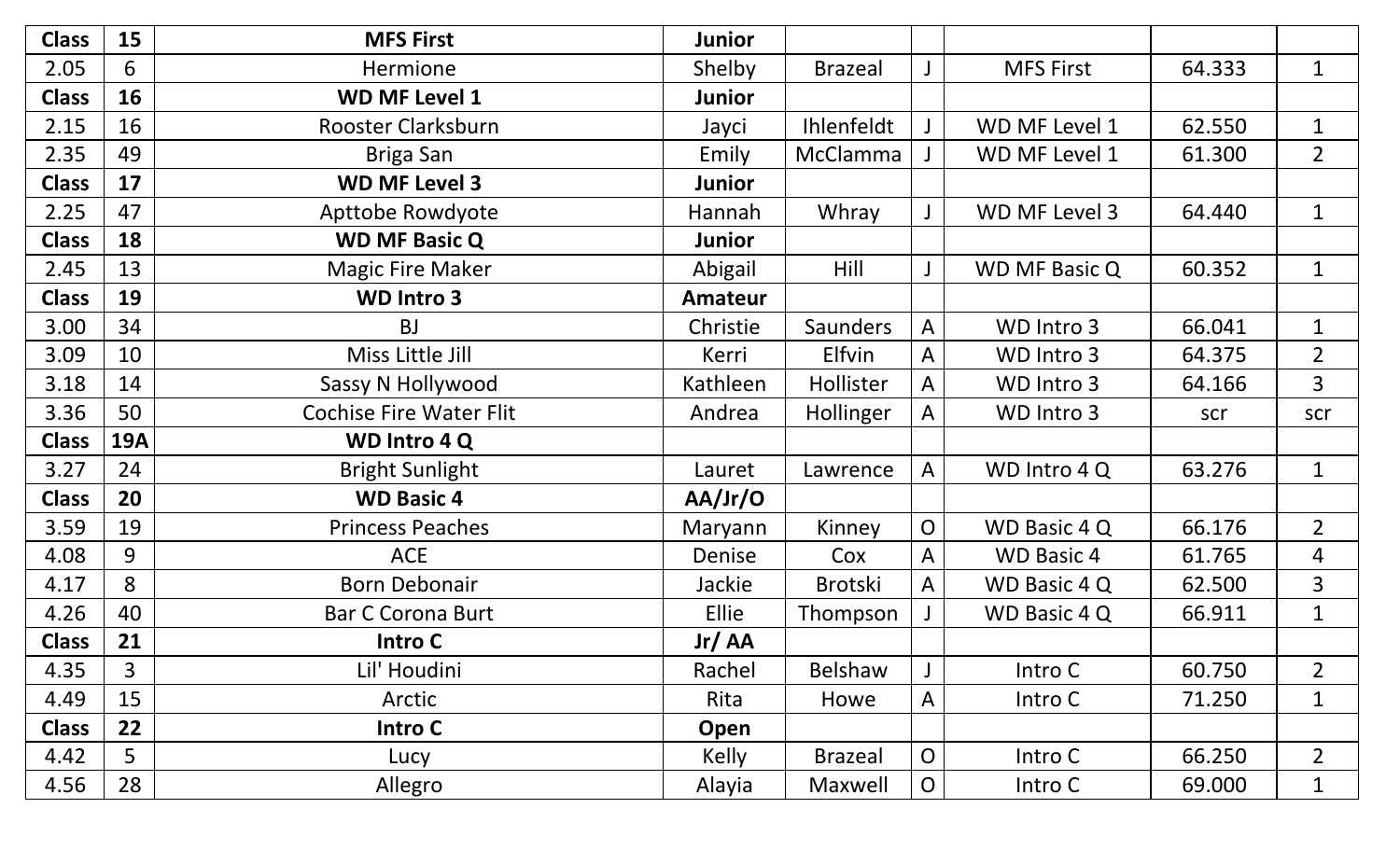| <b>Ring 2</b> |     | Judge: Heather Stalker (r)     |                |                   |              |                    |        |                |
|---------------|-----|--------------------------------|----------------|-------------------|--------------|--------------------|--------|----------------|
| <b>Time</b>   | No. | <b>Horse</b>                   | <b>Rider</b>   | <b>Rider</b>      | As           | <b>Test</b>        |        |                |
| <b>Class</b>  | 23  | <b>WD Basic 4</b>              | Junior         |                   |              |                    |        |                |
| 8.12          | 16  | Rooster Clarksburn             | Jayci          | <b>Ihlenfeldt</b> |              | <b>WD Basic 4</b>  | 63.700 | 4              |
| 8.21          | 40  | <b>Bar C Corona Burt</b>       | Ellie          | Thompson          |              | WD Basic 4 Q       | 63.823 | 3              |
| 8.30          | 13  | <b>Magic Fire Maker</b>        | Abigail        | Hill              |              | WD Basic 4 Q       | 66.764 | $\overline{2}$ |
| 10.57         | 12  | <b>Scotch Bar Buffington</b>   | Taylor         | Hammann           |              | WD Basic 4 Q (ROT) | 67.500 | $\mathbf{1}$   |
| <b>Class</b>  | 24  | <b>WD 3-1</b>                  | <b>Junior</b>  |                   |              |                    |        |                |
| 8.39          | 47  | Apttobe Rowdyote               | Hannah         | Whray             |              | <b>WD 3-1</b>      | 67.391 | $\mathbf{1}$   |
| <b>Class</b>  | 25  | <b>Training 1</b>              | Jr/AA          |                   |              |                    |        |                |
| 8.48          | 18  | Eden                           | Katie          | Kimball           | $\mathsf{A}$ | Training 1         | 62.931 | 5              |
| 8.55          | 4   | Miss Me                        | Rebekah        | <b>Belshaw</b>    |              | Training 1         | 63.913 | 4              |
| 9.02          | 15  | Arctic                         | Rita           | Howe              | $\mathsf{A}$ | Training 1         | 74.347 | $\mathbf{1}$   |
| 9.09          | 35  | <b>Bailey's Irish Cream</b>    | Tammy          | Slater            | A            | Training 1         | 65.217 | 3              |
| 9.16          | 41  | And A Nod                      | <b>Barbara</b> | <b>Turner</b>     | A            | Training 1         | 65.869 | $\overline{2}$ |
| <b>Class</b>  | 26  | First 3 Q                      | Amateur        |                   |              |                    |        |                |
| 9.23          | 51  | Abbey                          | Maria          | Croft             | $\mathsf{A}$ | First 3 Q          | 57.500 | 3              |
| 9.30          | 36  | <b>Brown Bunny GSF</b>         | JoAnn          | Stewart           | $\mathsf{A}$ | First 3 Q          | 67.500 | $\mathbf{1}$   |
| 9.37          | 44  | <b>NoTorius</b>                | Michelle       | Velasco           | A            | First 3 Q          | 61.617 | $\overline{2}$ |
| <b>Class</b>  | 27  | <b>WD Intro 4</b>              | Jr/AA          |                   |              |                    |        |                |
| 9.44          | 50  | <b>Cochise Fire Water Flit</b> | Andrea         | Hollinger         | $\mathsf{A}$ | WD Intro 4 Q       | scr    | scr            |
| 9.53          | 10  | Miss Little Jill               | Kerri          | <b>Elfvin</b>     | $\mathsf{A}$ | WD Intro 4         | 63.965 | 3              |
| 10.02         | 14  | Sassy N Hollywood              | Kathleen       | Hollister         | A            | WD Intro 4         | 68.793 | $\mathbf 1$    |
| 11.06         | 24  | <b>Bright Sunlight</b>         | Lauret         | Lawrence          | A            | WD Intro 4 Q (ROT) | 61.896 | 4              |
| 11.15         | 23  | <b>Miss Awesome Rodder</b>     | Alexander      | Lawrence          |              | WD Intro 4 (ROT)   | 65.689 | $\overline{2}$ |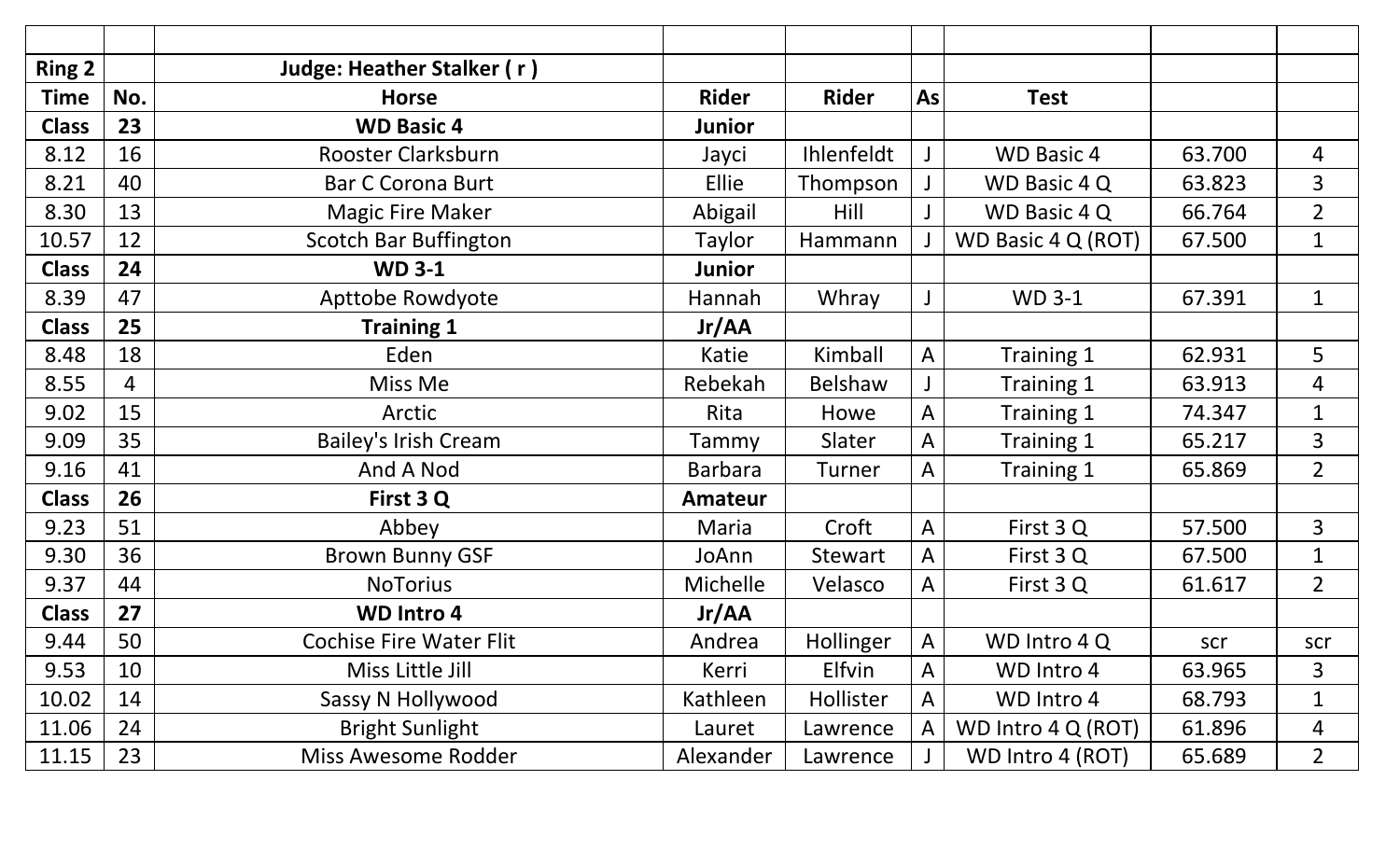| <b>Class</b> | 28             | <b>WD 1-4</b>                   | Junior        |                 |                |                   |        |                |
|--------------|----------------|---------------------------------|---------------|-----------------|----------------|-------------------|--------|----------------|
| 10.11        | 49             | <b>Briga San</b>                | Emily         | McClamma        |                | <b>WD 1-4</b>     | 66.222 | $\mathbf{1}$   |
| 10.20        | 53             | <b>KK Magic Pudden</b>          | Hannah        | <b>Williams</b> |                | <b>WD 1-4 Q</b>   | 65.666 | $\overline{2}$ |
| <b>Class</b> | 29             | Training 3 Q                    | Open          |                 |                |                   |        |                |
| 10.43        | 20             | Sadie                           | Maryann       | Kinney          | $\overline{O}$ | Training 3 Q      | 68.863 | $\mathbf{1}$   |
| 10.50        | 29             | <b>Snap My Picture</b>          | Michelle      | McGee           | $\overline{O}$ | Training 3 Q      | 66.590 | $\overline{2}$ |
| <b>Class</b> | 30             | <b>WD Intro 2</b>               | Amateur       |                 |                |                   |        |                |
| 11.24        | 34             | <b>BJ</b>                       | Christie      | <b>Saunders</b> | A              | WD Intro 2        | 63.750 | $\mathbf{1}$   |
| <b>Class</b> | 31             | <b>WD Basic 1</b>               | Amateur       |                 |                |                   |        |                |
| 11.33        | 9              | <b>ACE</b>                      | Denise        | Cox             | $\mathsf{A}$   | <b>WD Basic 1</b> | 60.967 | $\overline{2}$ |
| 11.42        | 8              | <b>Born Debonair</b>            | Jackie        | <b>Brotski</b>  | A              | <b>WD Basic 1</b> | 62.258 | $\mathbf{1}$   |
| <b>Class</b> | 32             | Intro B                         | Amateur       |                 |                |                   |        |                |
| 11.51        | 43             | Horseshoe Bend's Marilyn Monroe | Michelle      | Velasco         | $\mathsf{A}$   | Intro B Q         | 65.937 | $\mathbf{1}$   |
| 11.58        | 38             | Murphy's Law                    | Lindsey       | Strubhar        | $\mathsf{A}$   | Intro $BQ$        | 63.125 | $\overline{2}$ |
| 12.05        | 37             | Snickerdoodles                  | Sandy         | Stokey          | $\mathsf{A}$   | Intro $BQ$        | scr    | scr            |
| <b>Class</b> | 33             | Intro B                         | Junior        |                 |                |                   |        |                |
| 3.00         | $\overline{3}$ | Lil' Houdini                    | Rachel        | <b>Belshaw</b>  |                | Intro B           | 65.937 | $\mathbf{1}$   |
| 3.07         | 52             | Momma's Harley                  | China         | Sneed           |                | Intro $BQ$        | scr    | scr            |
| 3.14         |                | Spectacular Kid                 | Ashlynn       | Amburgey        |                | Intro $BQ$        | 60.625 | $\overline{2}$ |
| <b>Class</b> | 34             | First 2                         | <b>Junior</b> |                 |                |                   |        |                |
| 3.21         | 46             | Skip's Easy Jo                  | Annemarie     | Walsh           |                | First 2           | 62.656 | $\mathbf{1}$   |
| <b>Class</b> | 35             | <b>Training 2</b>               | Jr/AA         |                 |                |                   |        |                |
| 3.28         | 17             | Hotse T. Blackstone             | Lisa          | Kaatz           | A              | Training 2        | 65.385 | $\mathbf{1}$   |
| 3.35         | $\overline{4}$ | Miss Me                         | Rebekah       | <b>Belshaw</b>  |                | Training 2        | 61.538 | $\overline{2}$ |
| <b>Class</b> | 36             | Training 3 Q                    | Junior        |                 |                |                   |        |                |
| 3.42         | 31             | Charlie Chaplin                 | Emma          | Mersereau       |                | Training 3 Q      | 63.181 | $\overline{2}$ |
| 3.49         | 48             | Change of Heart                 | Olivia        | Glenn           |                | Training 3 Q      | 67.727 | $\mathbf{1}$   |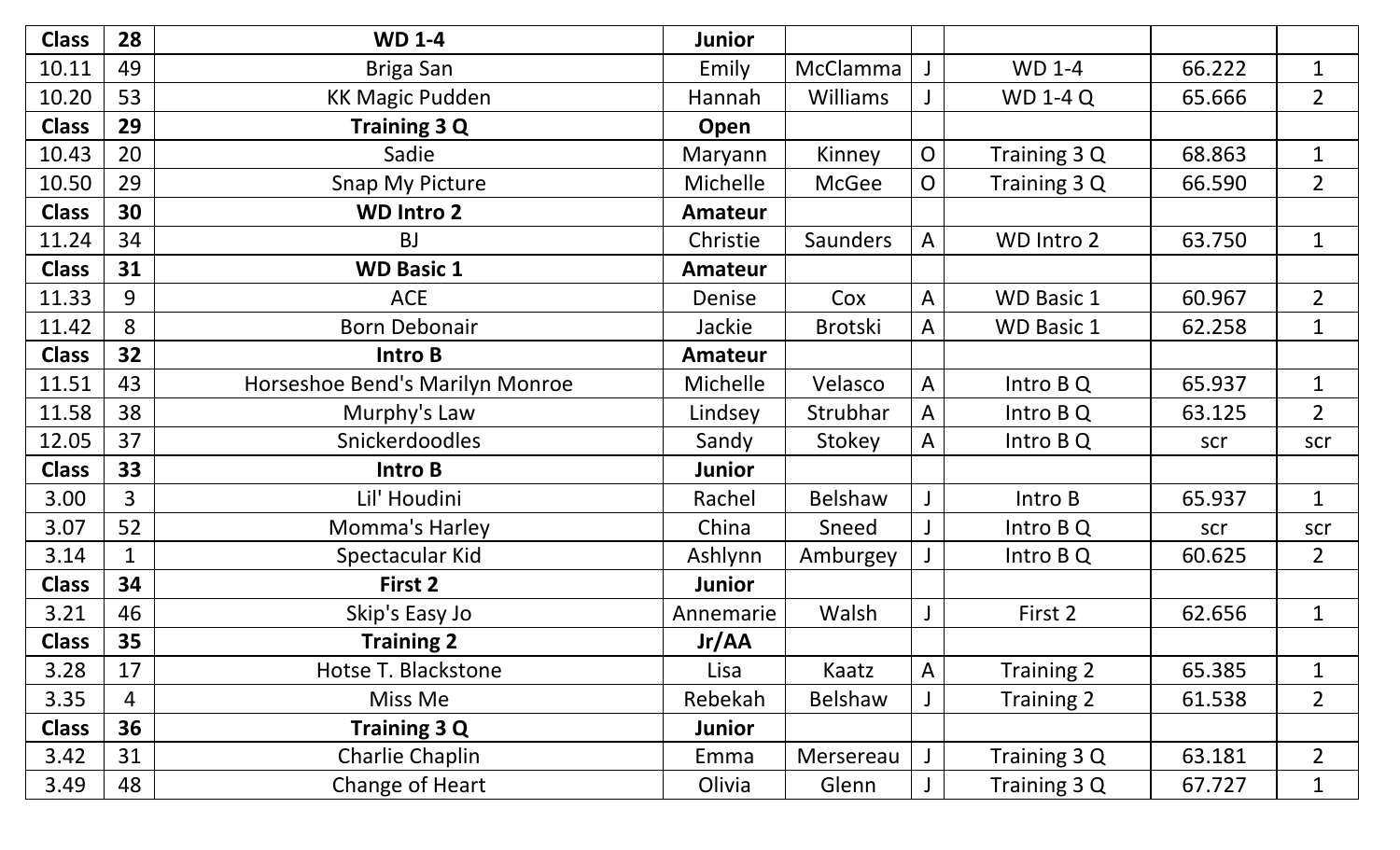| <b>Class</b> | 37 | <b>Intro A</b>               | <b>Amateur</b> |            |                |                     |        |                |
|--------------|----|------------------------------|----------------|------------|----------------|---------------------|--------|----------------|
| 3.56         | 32 | Wilbur                       | Karen          | Olson      | $\mathsf{A}$   | Intro A             | scr    | scr            |
| 4.03         | 26 | Any Given Day                | <b>Heather</b> | Ledford    | $\mathsf{A}$   | Intro A             | scr    | scr            |
| 4.10         | 39 | Leon                         | Mary           | Teter      | $\mathsf{A}$   | Intro A             | 64.375 | $\mathbf{1}$   |
| 4.17         | 11 | <b>Sheza Diversify</b>       | Hope           | Greig      | $\mathsf{A}$   | Intro A             | scr    | scr            |
| <b>Class</b> | 38 | <b>Intro A</b>               | <b>Junior</b>  |            |                |                     |        |                |
| 4.24         | 25 | Antarious                    | Caroline       | Ledford    |                | Intro A             | scr    | scr            |
| 4.31         | 21 | <b>SVS Patriots Wildfire</b> | Ellie          | Klavon     |                | Intro A             | 65.937 | $\mathbf{1}$   |
| <b>Class</b> | 39 | First 3 Q                    | <b>Junior</b>  |            |                |                     |        |                |
| 4.38         | 48 | Change of Heart              | Olivia         | Glenn      |                | First 3 Q           | 66.323 | $\mathbf 1$    |
| <b>Class</b> | 40 | <b>WD Basic 1</b>            | <b>Junior</b>  |            |                |                     |        |                |
| 4.45         | 23 | Miss Awesome Rodder          | Alexander      | Lawrence   |                | <b>WD Basic 1</b>   | 63.870 | $\overline{2}$ |
| 4.54         | 16 | Rooster Clarksburn           | Jayci          | Ihlenfeldt |                | <b>WD Basic 1</b>   | 67.258 | $\mathbf{1}$   |
| <b>Class</b> | 41 | <b>WD Basic 4 Q</b>          | Open           |            |                |                     |        |                |
| 5.03         | 19 | <b>Princess Peaches</b>      | Maryann        | Kinney     | $\overline{O}$ | <b>WD Basic 4 Q</b> | 69.118 | $\mathbf{1}$   |